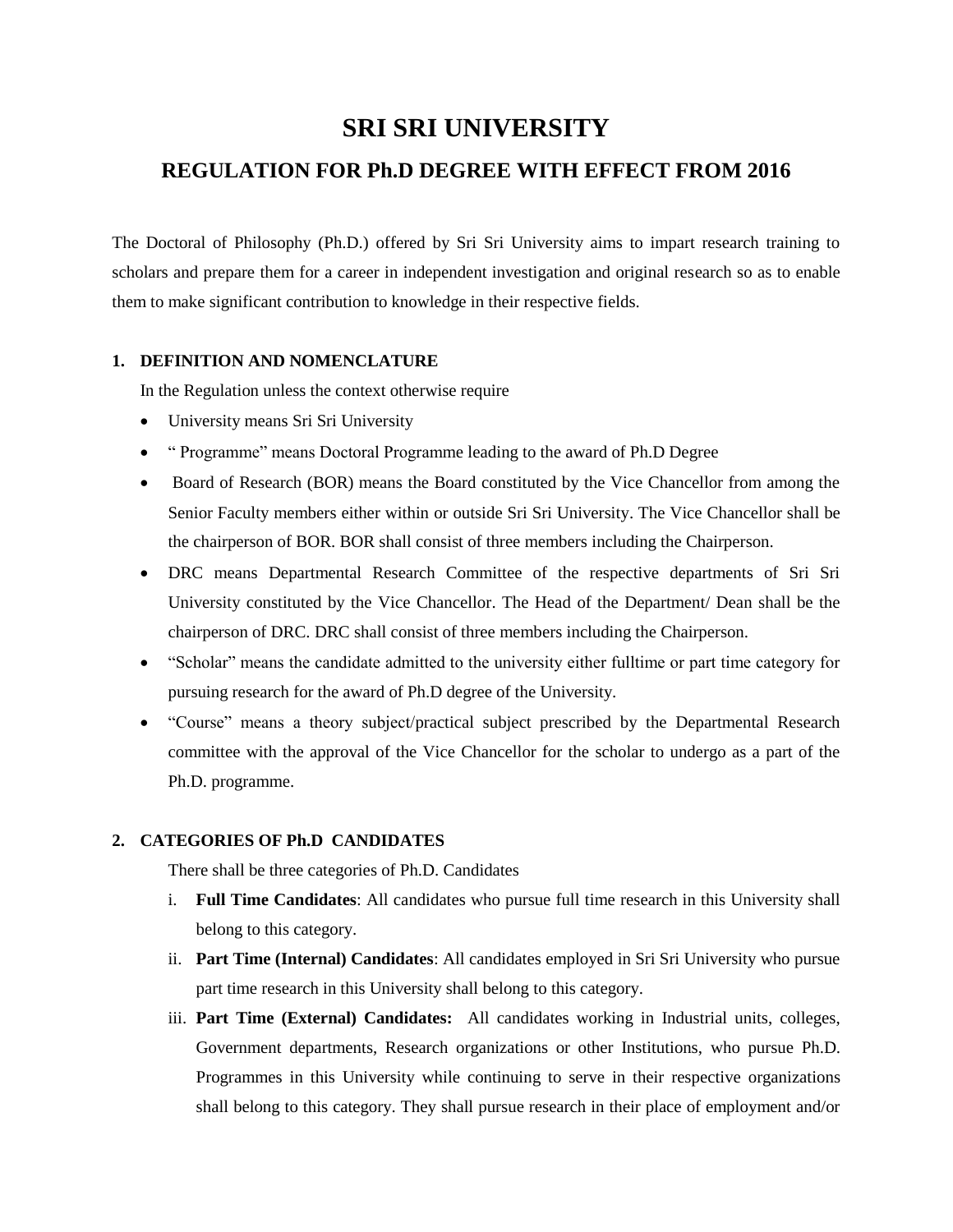in this university. However they need to complete one semester course work in this university.

#### **3. RESEARCH OUTSIDE THE UNIVERSITY**

During the course of the Ph.D. Programme, for reasons recommended by the Departmental Research Committee, a candidate may be permitted by the University to spend up to one year in an Institution or on a project approved for the purpose, outside the University for carrying out research in the areas related to thesubject of investigation. However on account of this, the University will not have any financial liability.

#### **4. ELIGIBILITY**

- 4.1. The minimum academic qualification required for admission is that the candidate possessing a Master's degree with at least 55% marks in the concerned subject or the allied subjects from the recognized institute shall be eligible to apply for Ph.D. Programme. The allied subjects for admission to Ph.D in a particular Department shall be decided by the DRC of the respective departments.
- 4.2. A relaxation of 5% of marks, from 55% to 50%, or an equivalent relaxation of grade, may be allowed for those belonging to SC/ST/OBC (non-creamy layer)/Differently-abled and other categories of candidates as per the decision of the Commission from time to time, or for those who had obtained their Master's degree prior to 19th September, 1991. The eligibility marks of 55% (or an equivalent grade in a point scale wherever grading system is followed) and the relaxation of 5% to the categories mentioned above are permissible based only on the qualifying marks without including the grace mark procedures.
- 4.3. Candidates who have cleared the M.Phil. Course work with at least 55% marks in aggregate or its equivalent grade 'B' in the UGC 7-point scale (or an equivalent grade in a point scale wherever grading system is followed) and successfully completing the M.Phil. Degree shall be eligible to proceed to do research work leading to the Ph. D. Degree in the same Institution in an integrated programme. A relaxation of 5% of marks, from 55% to 50%, or an equivalent relaxation of grade, may be allowed for those belonging to SC/ST/OBC (non-creamy layer)/differently-abled and other categories of candidates as per the decision of the Commission from time to time.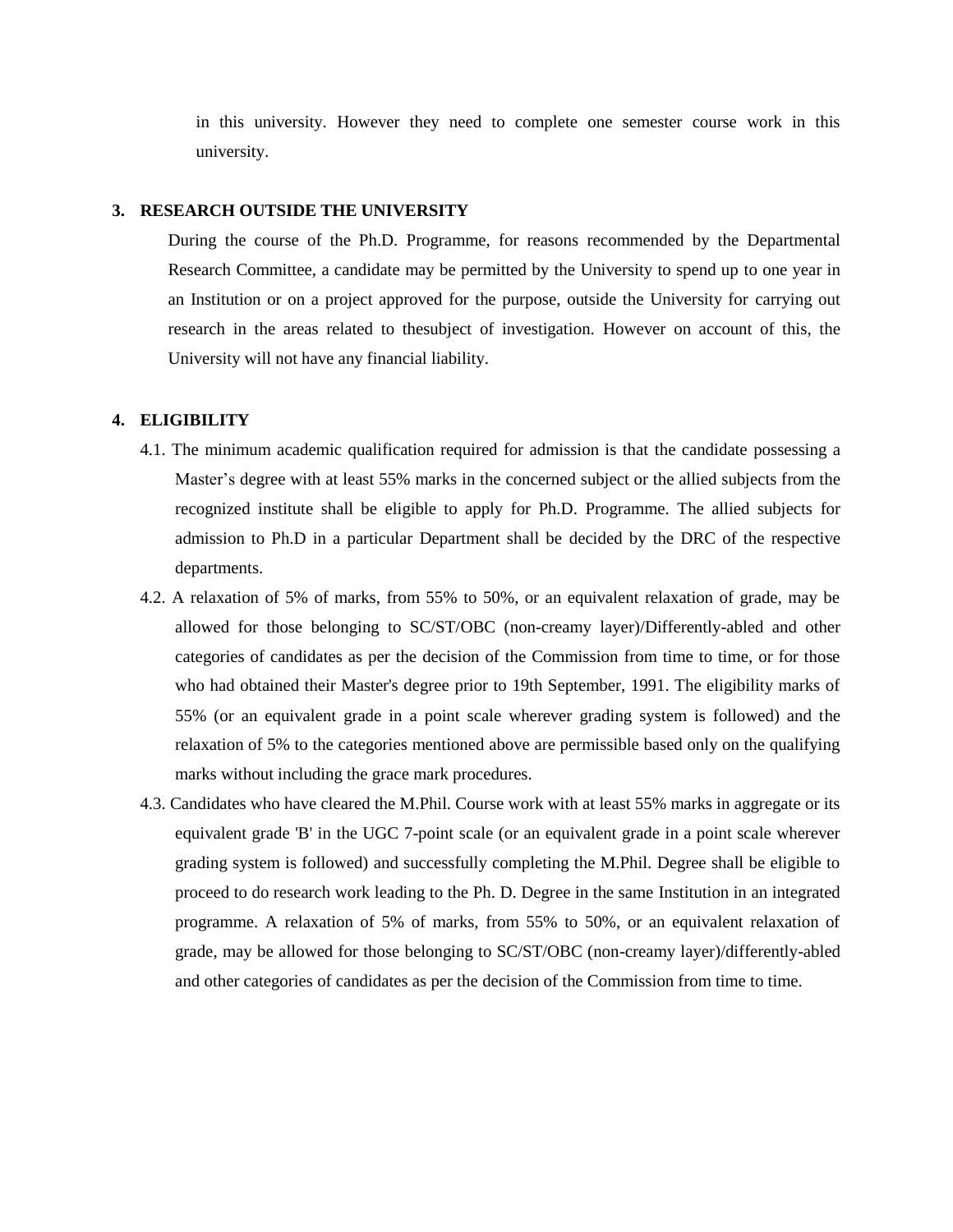## **5. DURATION OF THE PROGRAMME:**

PhD programme shall be for a minimum duration of three years, including course-work and a maximum of six years.

Extension beyond the above limits will be decided by the DRC of the respective departments.

The women candidates and Persons with Disability (more than 40% disability) may be allowed a relaxation of two years for Ph.D. in the maximum duration. In addition, the women candidates may be provided Maternity Leave/Child Care Leave once in the entire duration of M. Phil / Ph.D. for up to 240 days.

#### **6. PROECEDURE FOR ADMISSION**

- 6.1 The admission procedure shall be carried out after advertisement and all the departments shall follow the academic calendar displayed on the website of the university.
- 6.2 The number of vacant seats for the Ph.D. Admission in various sub-disciplines of a department shall be decided in advance and notified on the university website and through an advertisement in the News Paper (One National & One Regional) . The Head of the department shall consult the faculty members regarding the number of vacant seats available with each in that academic year. Each prospective supervisor may decide on the number of seats that he/she may like to fill in a particular year within his maximum permissible strength and inform the Head of the department accordingly.
- 6.3 The number of students to be admitted to the Ph.D programme shall not exceed the predetermined maximum number for the department.
- 6.4 No Candidate shall be eligible to register for the Ph.D programme if he/she is already registered for any full time programme of study in any other University/Institution.
- 6.5 Foreign nationals may be registered in a Department in a year over and above the maximum admissible strength provided they fulfill the eligibility criteria. However, at any given time, the total number of foreign students should not exceed 10% of the total admissible strength. Foreign nationals must provide evidence of language competence suited to the department they wish to join
- 6.6 Candidates for Ph.D. programme should apply to the University in the prescribed proforma for application. After scrutiny, the candidates shall be called for written test and personal interview arranged by the respective DRC subject to the availability of seats.

*The selection will be based as per the following process -*

- Entrance Test for Ph.D. programmes, shall be decided on an annual basis.
- shall admit candidates by a two stage process through: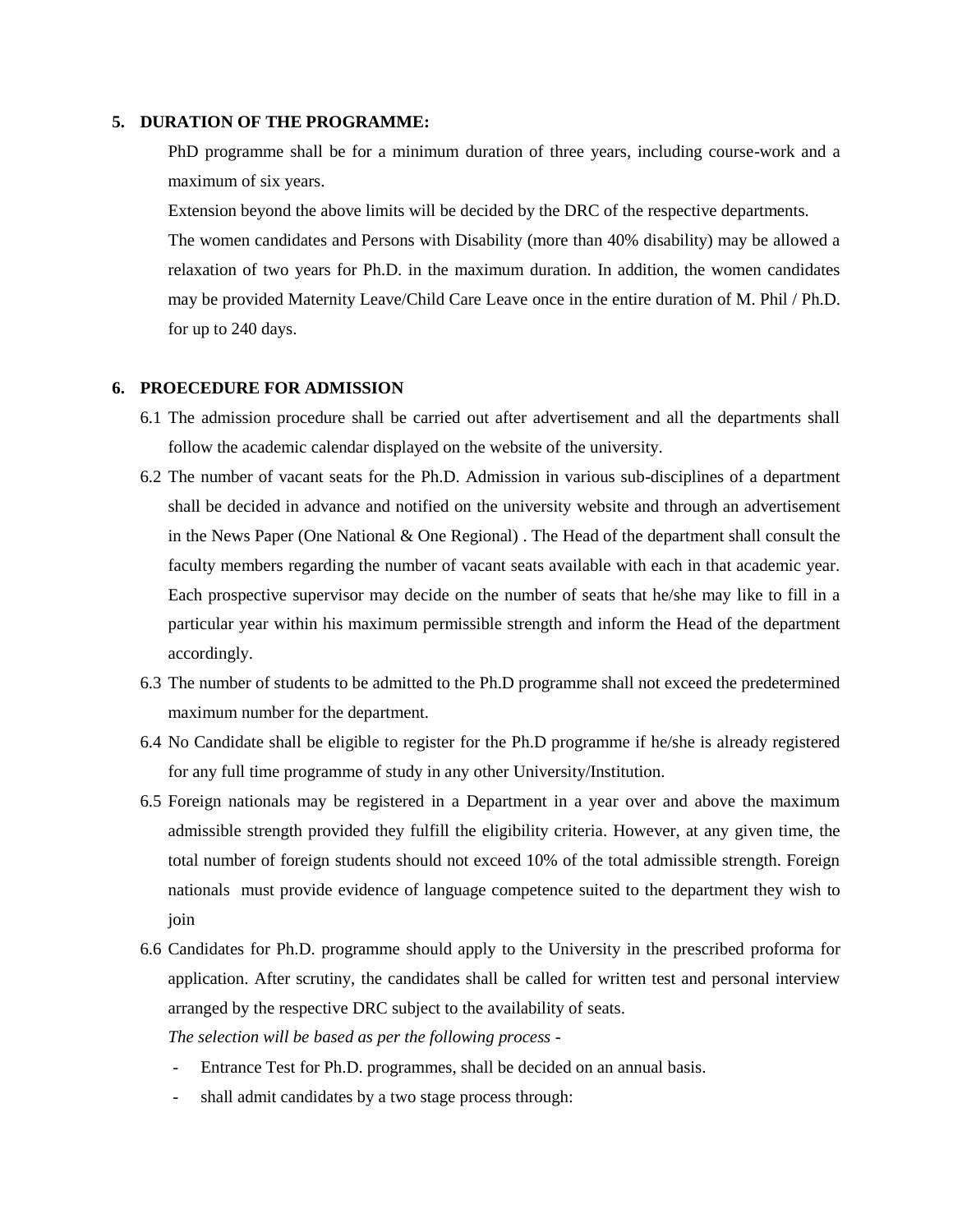- $\triangleright$  An Entrance Test shall be qualifying with qualifying marks as 50%. The syllabus of the Entrance Test shall consist of 50% of research methodology and 50% shall be subject specific.
- ➢ An interview/*viva-voce* to be organized wherein the candidates are required to discuss their research interest/area through a presentation before a duly constituted Department Research Committee.

The interview/*viva voce* shall also consider the following aspects, viz. whether: the candidate possesses the competence for the proposed research; the research work can be suitably undertaken at the Institution/College; the proposed area of research can contribute to new/additional knowledge.

- 6.7 Candidates who have cleared a national level examination like CSIR/UGC-NET-JRF, DBT-JRF,ICMR-JRF,DST-INSPIRE or equivalent valid fellowship may appear for interview without appearing in the departmental entrance test. For such candidates the interview will be meant to identify their area of research and verification of documents.
- 6.8 Candidates who have obtained M.Phil. Degree may appear for interview directly with the same interview formalities as stated in 6.7.
- 6.9 Scientists/Professional working at defence and space institution/organization/R&D institutes of the Government of India/ State Government and with whom the University has signed a Memorandum of understanding may directly appear for interview with same formalities as stated in 6.7.
- 6.10 At the time of interview, if required, experts from allied/specialized areas may be invited. The candidates shall present and discuss their research interest/area at the time of interview.
- 6.11 The merit list of the recommended candidates shall be displayed on the website after approval by the Vice Chancellor on recommendation of DRC. There will be a waiting list in the order of merit.The DRC reserves the right not to select students for all the vacancies advertised.The department/DRC shall ensure that all university rules are followed in the admission process.The registration of students in the Ph.D programme shall be confirmed by the BOR based on the recommendation of the DRC. No student registered for the Ph.D programme shall be permitted to undertake any full-time course during the pendency of the programme.

#### **7. RESIDENTIAL REQUIREMENT**

7.1 Normally all candidates admitted to the Ph.D programme will be required to stay in the institute till they complete course work and submit their thesis. However the DRC may recommend reducing the minimum residential requirement to six months after course work and till the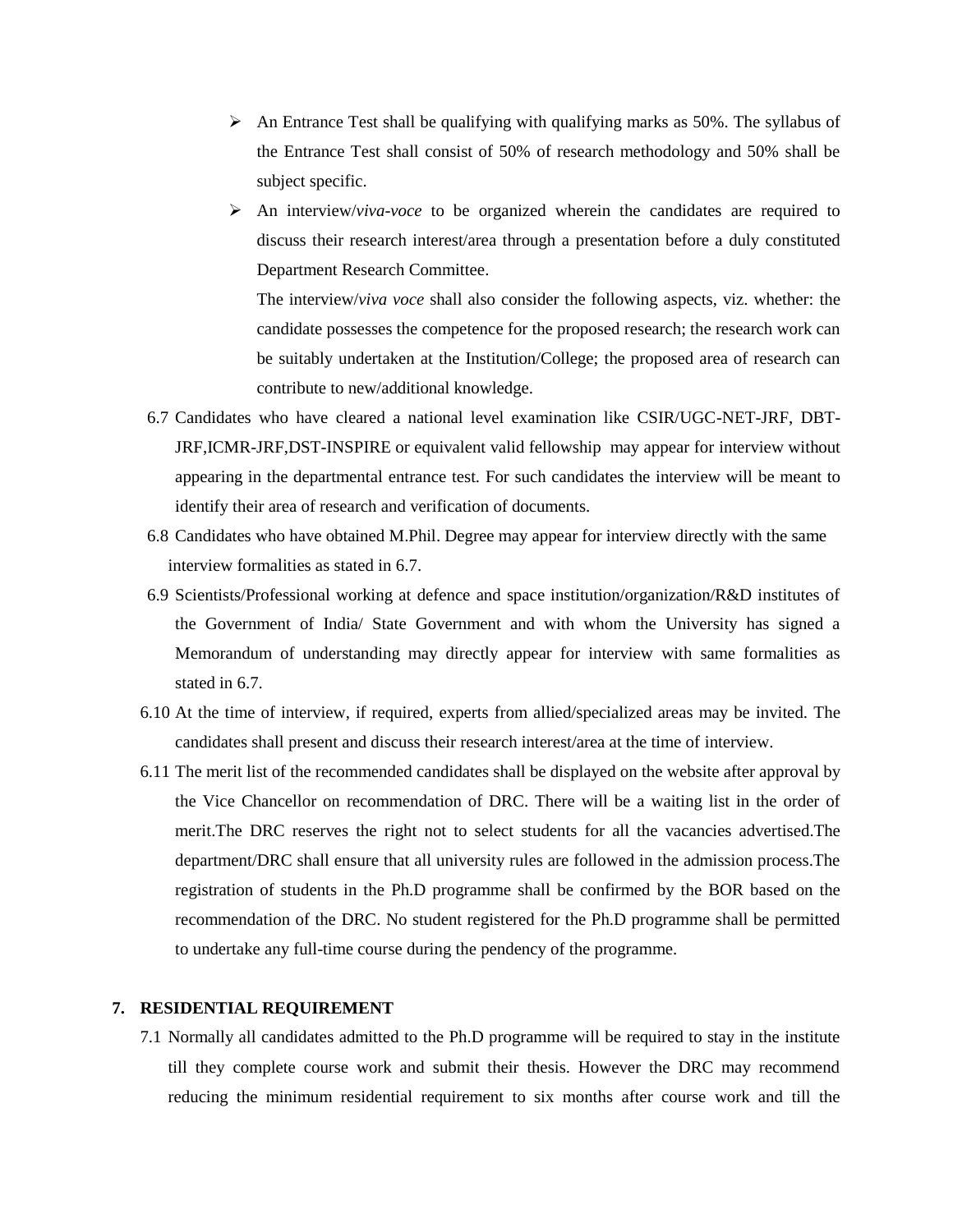submission of thesis. The clause is also relaxable for permanent faculty members/ employees of Sri Sri University provided their work in the University is related to their proposed research during Ph.D as recommended by the respective DRC.

7.2 In order to advance research in strategic areas of national concern, scientists/professionals working at defense and space institution/organizations of the Government of India/ State Government and with whom the University has assigned a Memorandum of Understanding shall be allowed to pursue Ph.D while working in their respective organizations provided that the DRC recommends that their work in the parent organization is relevant to research in the concerned field.

#### **8. ATTENDENCE**

A candidate is required to attend all the classes of course work for appearing in examination. A candidate with less than 75% attendance will not be allowed to appear the course work examination. However 10% may be condoned by the DRC with the approval of the Vice Chancellor on medical ground.

#### **9. CONDUCT & DISCIPLINE**

- 9.1 Students shall conduct themselves within and outside the campus of the University in a manner befitting the students of University.
- 9.2 Ph.D. students shall be guided as per the rules of conduct and discipline of the University.

#### **10. COURSE WORK**

- 10.1 Each student shall undertake course work for a minimum of one semester consisting of two papers including Research Methodology. The course Research Methodology will be compulsory for all the candidates .The other course will be subject related advance course to be offered by the respective departments to prepare the students for Ph.D. degree. The coursework shall be approved by the BOR on recommendation of DRC. Every department shall notify the list, content, instructional and assessment methods of courses, for Ph.D. programme in the university website. The nomenclature/content of these courses may be specifically designed for the doctoral programme and shall not be the same as the Masters/M.Phil courses.
	- The credit assigned to the Ph.D. course work shall be of 12 credits.
	- The course work shall be treated as prerequisite for Ph.D. preparation. A minimum of four credits shall be assigned to one or more courses on Research Methodology which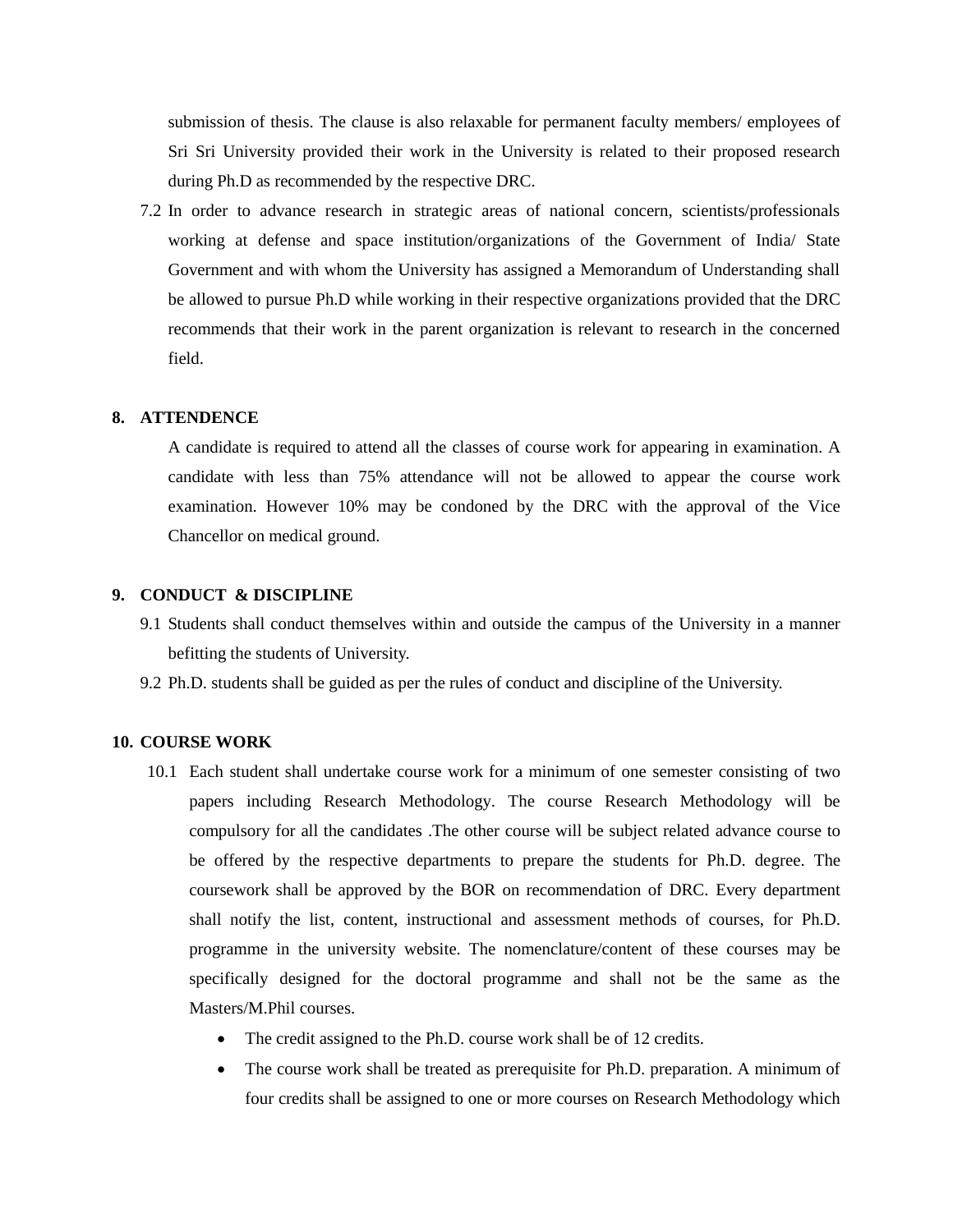could cover areas such as quantitative methods, computer applications, research ethics and review of published research in the relevant field, training, field work, etc. Other courses shall be advanced level courses preparing the students for Ph.D. degree.

- All courses prescribed for Ph.D. course work shall be in conformity with the credit hour instructional requirement and shall specify content, instructional and assessment methods. They shall be duly approved by the authorized academic bodies.
- Grades in the course work, including Research Methodology courses shall be finalized after a combined assessment by the DRC and the final grades shall be communicated.
- A Ph.D. scholar has to obtain a minimum of 55% of marks or its equivalent grade in the UGC 7-point scale (or an equivalent grade/CGPA in a point scale wherever grading system is followed) in the course work in order to be eligible to continue in the programme and submit the dissertation/thesis.
- 10.2 The coursework shall be transferable between the departments of the university and interuniversity subject to theapproval of BOR on the recommendation of DRC.
- 10.3 The DRC shall satisfy itself that each student has completed the requirement of course work. The University shall provide a certificate of completion of course work to each student. If the result is unsatisfactory, the student may be allowed to reappear only once, within a year. If the result is still found unsatisfactory, the DRC may recommend cancellation of his/her registration and this may be reported to the Board of Research.
- 10.4 After admission to Ph.D., the student in consultation with the Guide/ Supervisor may propose a title for Ph.D thesis and synopsis which has to be approved by the DRC through preregistration seminar.

## **11. ALLOTMENT OF SUPERVISOR/ CO- SUPERVISOR AND ELIGIBILITY CRITERIA**

- 11.1 The Doctoral Research Committee will scrutinize the applications of the enrolled students and accordingly allot the eligible supervisor(s) on merit. The allocation of seats with the supervisors will be as per number of seats available with them in view of the available infrastructure, specialization among the eligible supervisors, and the research interest of the student as indicated during interview.
- 11.2 The following persons shall be eligible to work as guides for the Ph.D degree
	- (a) Full time Professors and Associate Professors who have completed their probation in the University department with Ph.D. degree shall be deemed as recognized teachers for guiding students for the Ph.D. degree in their respective subjects.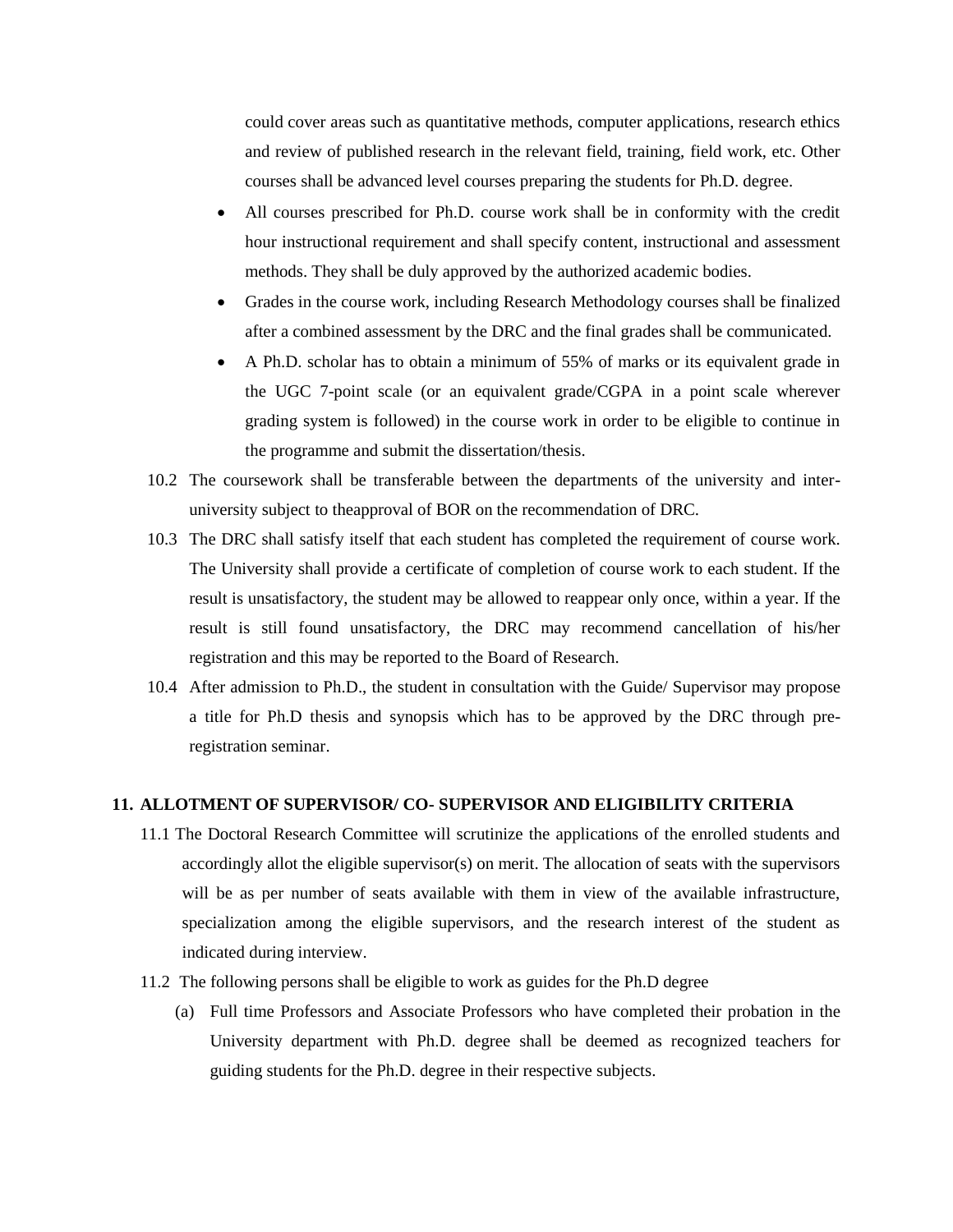- (b) Full time Assistant Professors who have completed their probation in the University departments with two years teaching experience and/or postdoctoral research and have published at least two post Ph.D. research papers in the referred journals which are not exclusively based on/ part of Ph.D. research work , shall be eligible to be recognized as research supervisors.
- 11.3. Those who have already been recognized as Research Supervisor by Sri Sri University are ipso facto recognized Research Supervisor under these regulations.
- 11.4. A supervisor shall continue to supervise the research work even after their relinquishing university service for taking up employment elsewhere, if the research work is in final stage of submission subject to a maximum period of six month.
- 11.5. A research supervisor shall not have more than eight Ph.D scholars as supervisor/co-supervisor at any given point of time.

A Research Supervisor/Co-supervisor who is a Professor, at any given point of time, cannot guide more than Eight (8) Ph.D. scholars. An Associate Professor as Research Supervisor can guide up to a maximum six (6) Ph.D. scholars and an Assistant Professor as Research Supervisor can guide up to a maximum of four (4) Ph.D. scholars.

- 11.6. The Doctoral Research Committee shall have the power to consider the request of a candidate to change his/her Supervisor or to have co-supervisor with a "no objection" from the existing supervisor .While allowing the Co-supervisor proper justification has to be given by the DRC which will be placed before the Vice Chancellor for approval.
- 11.7. When there are two or more supervisors, one of them will be called as Principal Supervisor who will be a faculty member of the Sri Sri University. The Co- supervisor may be from the Sri Sri University or outside the University.

## **12. REGISTRATION**

- 12.1. A doctoral student will be formally registered for the degree of Ph.D. on completion of certain steps. The registration can be done only after (a) the candidate has successfully completed all the assigned course works (b) worked out a road map of his doctoral programme and (c) deliver an open seminar talk.
- 12.2. After satisfactory clearance of the assigned course work, the student has to present his report of progress and plan of work to DRC in the form of a written document (Approximately 5 pages). Within a week ofsubmission of the report, the Department shall arrange a seminar to be delivered by the student in the presence of the DRC members. It shall be an open seminar in the department, with invitation extended to students and faculty of all departments of the University.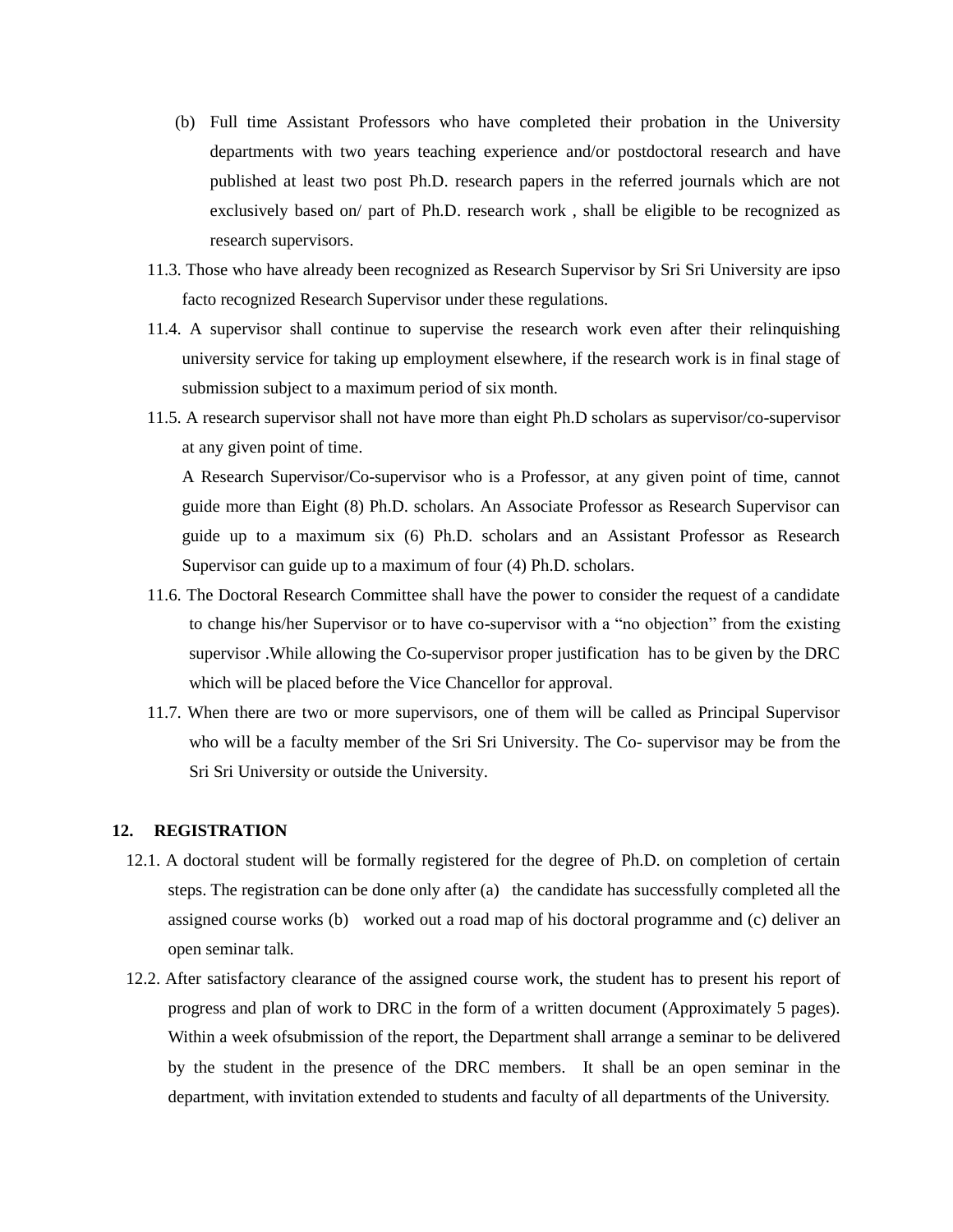- 12.3. The written document and the seminar should outline the planned research work and identify the milestones.
- 12.4. Normally the registration should be complete after six months or 12 months from date of enrolment / admission, but not later than 15 months. If the seminar performance is unsatisfactory, he/she may be re-evaluated after a lapse of 3 months or more. If he/she cannot clear the course work and seminar within 2 years from the date of admission, he / she will be required to leave the Ph.D. Programme. In special cases with mitigating circumstances, the Vice Chancellor can grant extra time on the recommendation of the HOD/Dean.
- 12.5. The DRC will recommend for the registration depending on the performance of the student in course work, examination & pre-registration seminar. If the presentation is found unsatisfactory, the same can be given after 03 months, in which case the date of registration would also shifts by the same period.

## **13. SUBMISSION OF THESIS & EVALUTION PROCESS**

- 13.1. Progress reports of the registered students must be submitted to the DRC in every six months.
- 13.2. Prior to submission of the thesis, the student shall appear for a pre-submission seminar in the department, open to all faculty members and research students. The candidate will be allowed to submit the thesis subject to the recommendation of DRC and the approval of BOR.
- 13.3. Students shall be eligible to submit their thesis after two years but within five years of registration. A six month extension for submission can be granted by the BOR on a written request by the student and recommendation of the supervisor and DRC. Any extension beyond this shall require a written justification for the delay by the student and the supervisor. The justification provided by the student and the supervisor, along with the recommendation of the DRC shall be forwarded to the BOR for considering the extension as a special case. The total span period from initial registration shall be six and half years.
- 13.4. A Ph.D. student shall publish at least two research papers in a referred journal before submission of the thesis and produce evidence for the same in the form of an acceptance letter or a reprint.
- 13.5. The thesis must be a piece of original research work characterized either by the discovery of new facts, or by a fresh interpretation of facts or theories, In either case, it should show the student's capacity for critical examination and judgment. It must be satisfactory as far as its language and presentation is concerned.
- 13.6. The student may incorporate in the thesis the contents of any work published on the subject during the course of his/her Ph.D and shall indicate the same in the thesis, However, the student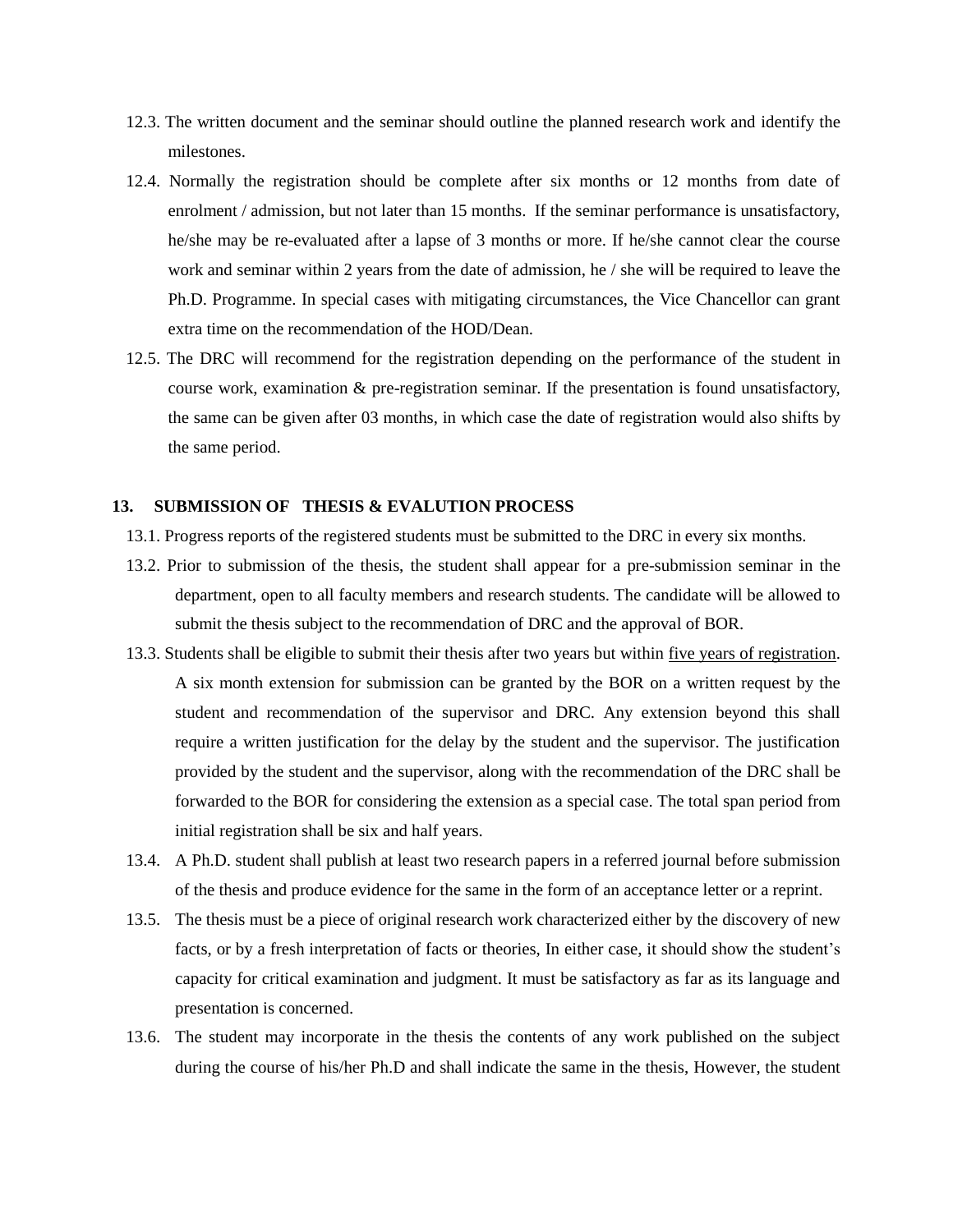shall not submit as his/her thesis any work for which a degree has been conferred on him/her by this or any other university.

- 13.7. The supervisor of the student shall, eight weeks in advance of the submission of thesis, forward seven copies of abstract of the thesis including table of contents to the head of the department for consideration by the Departmental Research Committee. The head of the department shall convene a meeting of the DRC within one month of submission of the abstract in consultation with supervisor of the thesis. The DRC will recommend the submission of thesis within 3 months from the date of pre- submission seminar. The DRC shall recommend a panel of a minimum of 10 external examiners who shall be in the rank of Professor or equivalent subject specialists in the area of research of the respective scholars. The BOR shall review the recommendations of the DRC and forward them to the examination branch within one month of the submission of the thesis. The Vice Chancellor shall appoint two examiners out of the panel so recommended for evaluation of each thesis. All the experts shall be from outside thestate. However the Vice Chancellor may use his discretion in adding the additional members in the panel of the examiners.
- 13.8. The appointment of examiner/s for evaluating a Ph.D thesis be not repeated within a period of **one year** and this should be ensured by the Chairperson of the Departmental Research Committee.
- 13.9. Each thesis will go through a plagiarism check before submission that will be verified by the university library. The certificate of verification given by the library has to be submitted along with the thesis at the time of thesis submission in the examination branch. The student shall attach a declarationthat the thesis is original and the work is free from any kind of plagiarism. He/she shall be solely responsible for any dispute or plagiarism issue arising out of the doctoral work. The supervisor shall certify that the thesis is worthy of submission for the award of Ph.D degree. The work for the thesis must be certified to have been carried out at that place and not been submitted elsewhere for another degree. The head of the department shall countersign the application for submission of the thesis. In case of resubmission, the same procedure may be followed. The student shall also attach a student approval form in the format provided by the UGC for grant of non-exclusive worldwide license for hosting and distributing their thesis in digital format in "**Shodhganga**" repository or any other sever designed for this purpose by UGC
- 13.10. The candidate shall submit in an organized and scholarly fashion highlighting the original contribution made in his/her research work. He /She submit five hard copies of the thesis along with a soft copy in word format on CD to the controller of examination through proper channel. Besides the candidate need to submit 10 copies of synopsis along with the thesis.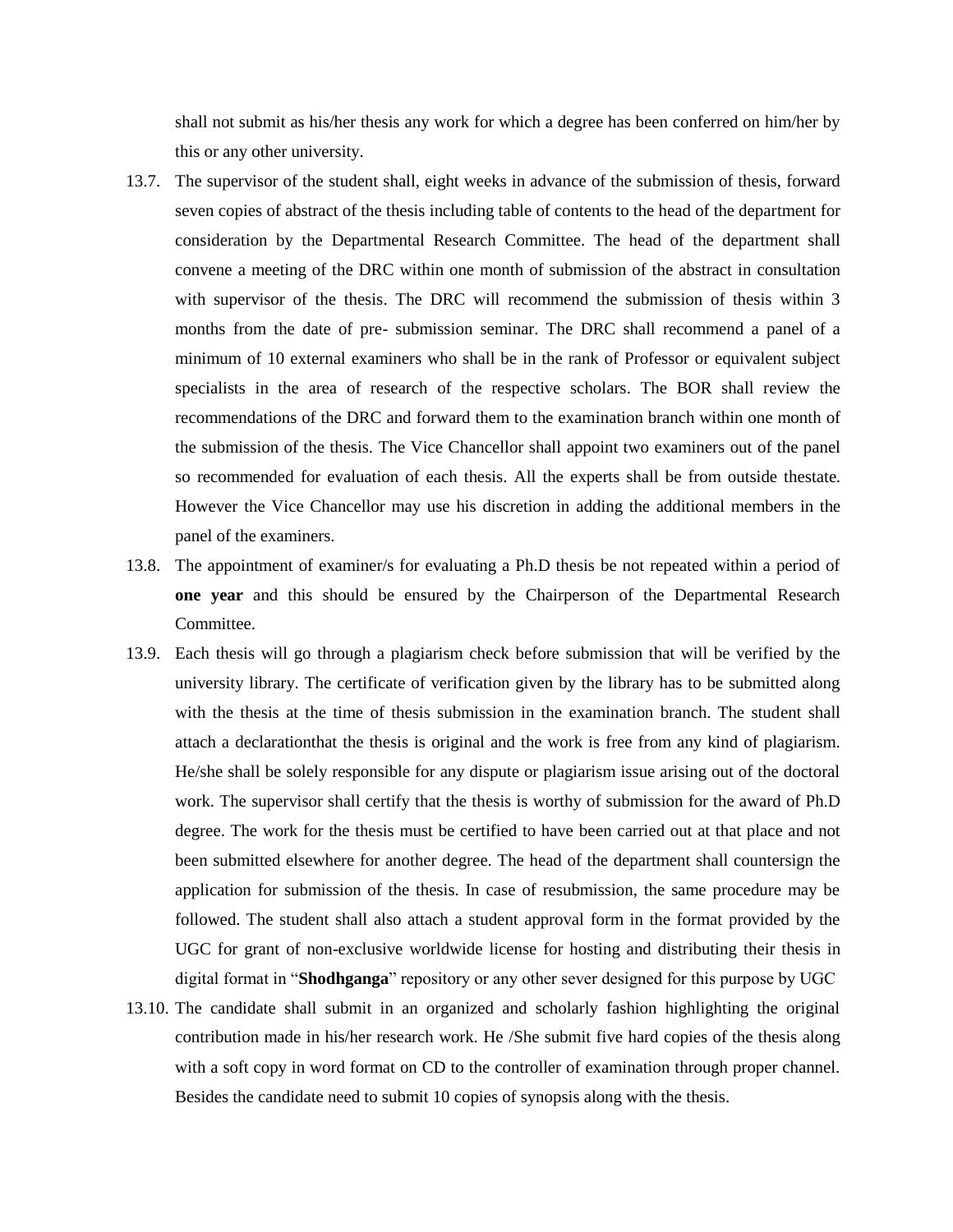- 13.11. The examiners may (i) recommend that the degree be awarded (ii) recommend degree be awarded subject to corrections to be made in consultation with the supervisor before viva voce (iii) ask for resubmission of the thesis or (iv) reject the thesis.
- 13.12. In the event that all the two examiners unanimously recommend the award of degree, the degree will be awarded subject to successful completion of viva-voce.
- 13.13. If the examiner(s) recommends minor corrections, the corrections may be incorporated before the viva-voce examination in consultation with the supervisor. Once the corrections have been made, the supervisor shall certify the same. This may be stated in the reports of the Ph.D thesis to be submitted to the Vice Chancellor.
- 13.14. If the corrections are major and resubmission has been recommended, the student may resubmit the revised version in consultation with the supervisor.
- 13.15. If one of the two examiners recommend the award of degree and the 2nd examiner recommends rejection, the thesis shall be referred to a 3rd examiner to be selected by the Vice chancellor from the original panel of examiners.
- 13.16. The recommendation of the 3rd examiner shall be final. A thesis, if rejected by the3rd examiner, shall not be resubmitted or marked to any further examiner and registration of the student shall be closed.
- 13.17. The reports of the examiners will be placed before the BOR (Chaired by the Vice Chancellor) who would recommend to the examination branch for fixation of open viva-voice. The examination branch will communicate to the supervisor if any compliance to be met with for improvement/addition/deletion/suggestions as stated in the examiner's report.
- 13.18. The student shall undergo a viva-voce examination after receiving a satisfactory evaluation report that shall be openly defended. The examination branch will place the reports of the examiners to the expert members conducting Ph.D Viva.
- 13.19. The exam branch of the University may send all communications to the examiners viz request for consent, sending of Ph.D thesis for evaluation and receiving report electronically through email also.
- 13.20. Three CD of the Ph.D thesis must be submitted to the exam branch with a copy of the result notification within thirty days of the notification, one of which has to be forwarded to the library. The examination branch will check whether the CD of the Ph.D thesis is operational and issue an accession code to each CD. In order to ensure that the soft copy is complete and exact replica of the print version accepted for award of Ph.D, the department supervisor/HOD must authenticate the CDs submitted by the student.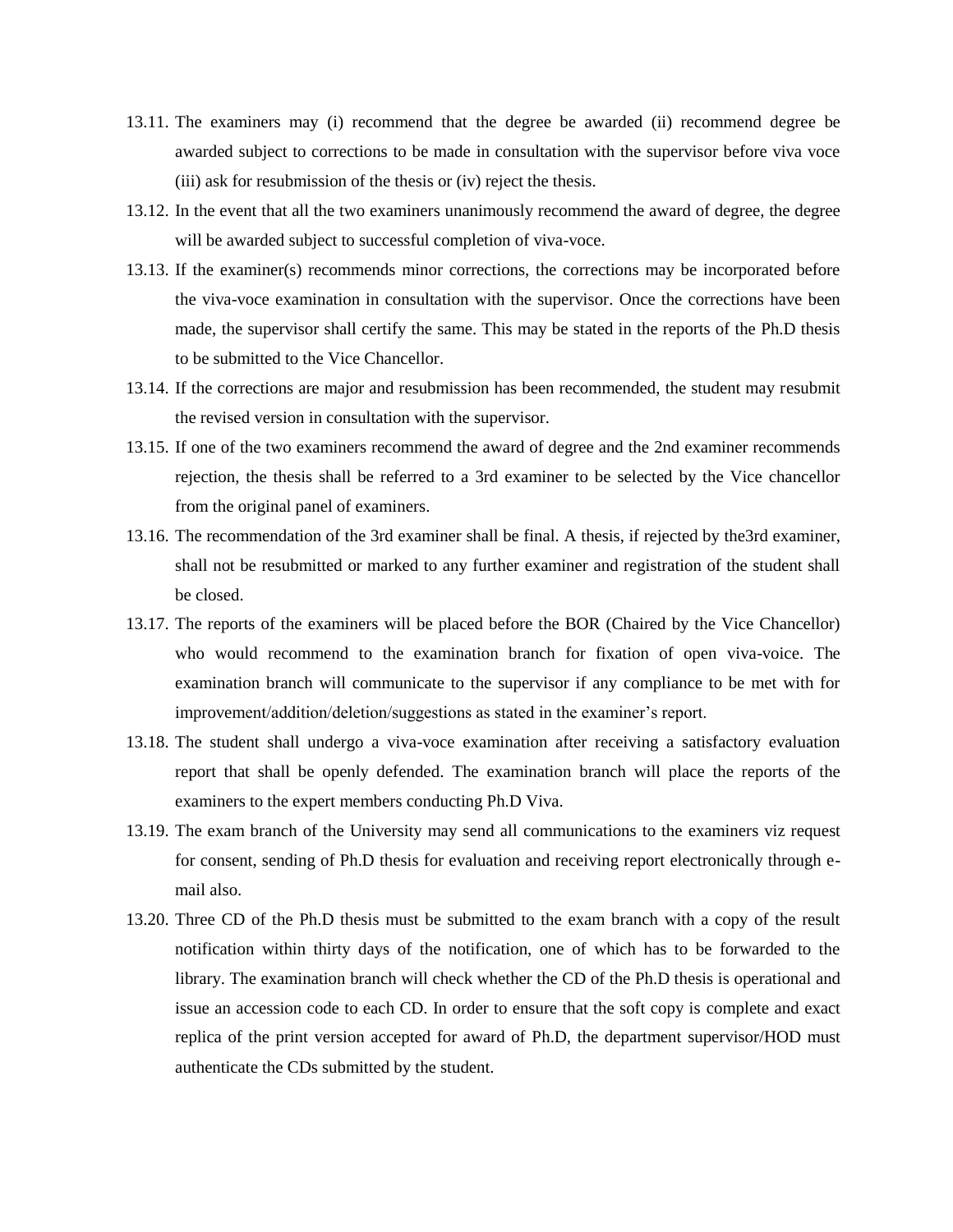- 13.21. Following successful completion of the evaluation process and the announcement of the award of the Ph.D., the university shall submit a soft copy of the Ph.D thesis to the UGC within a period of thirty days, for hosting the same in INFLIBNET (or upload the same in INFLIBNET through ETD lab of the university) accessible to all institutions/universities.
- 13.22. The university shall issue a provisional certificate along with the degree certifying to the effect that the degree has been awarded in accordance with the provisions of UGC regulations.
- 13.23. Any issues concerning procedure or interpretation of the provisions contained in this ordinance shall be referred to the Vice Chancellor whose decision shall be final. All such cases shall be reported to the academic council.

#### **14 FEE STRUCTURE**

- 14.1. Research scholar shall be required to pay, in time, the fees prescribed by the university, failing which his/her name shall stand removed from the rolls if the default is more than 30 days after the due date.
- 14.2. Within a period of 30 days from the date of removal from the rolls, the candidate may be readmitted with approval of the Vice-Chancellor on an application made by the candidate, duly recommended by the research guide and on payment of all arrears of fees, readmission fee and the fine as the university may prescribe form time to time.

#### **15 WITHDRAWAL & CHANGE PROCESS**

- 15.1.If the Thesis is rejected by the Examiner(s) he/she will be allowed for registration in another topic with another supervisor undergoing the same procedure asalready described. If the thesis is rejected for the second time he will be debarred for further registration on any topic in the University.
- 15.2.If the supervisor recommends for cancellation of registration of a research scholar the same will be placed before the DRC for a decision. After careful observation DRC may forward its decision to the Chairman BOR (Vice Chancellor) for necessary action. If cancellation is allowed, such cancellation would not disqualify the research scholar to continue with Doctoral Research under a new supervisor.
- 15.3.If a research scholar wishes to change the supervisor / co-supervisor within the period of registration, he has to apply to the Chairman BOR in the prescribed form with the consent of the supervisor / co-supervisor. On recommendation of DRC, BOR may allow such change by replacing the existing supervisor / co-supervisor with proposed supervisor / co-supervisor in the